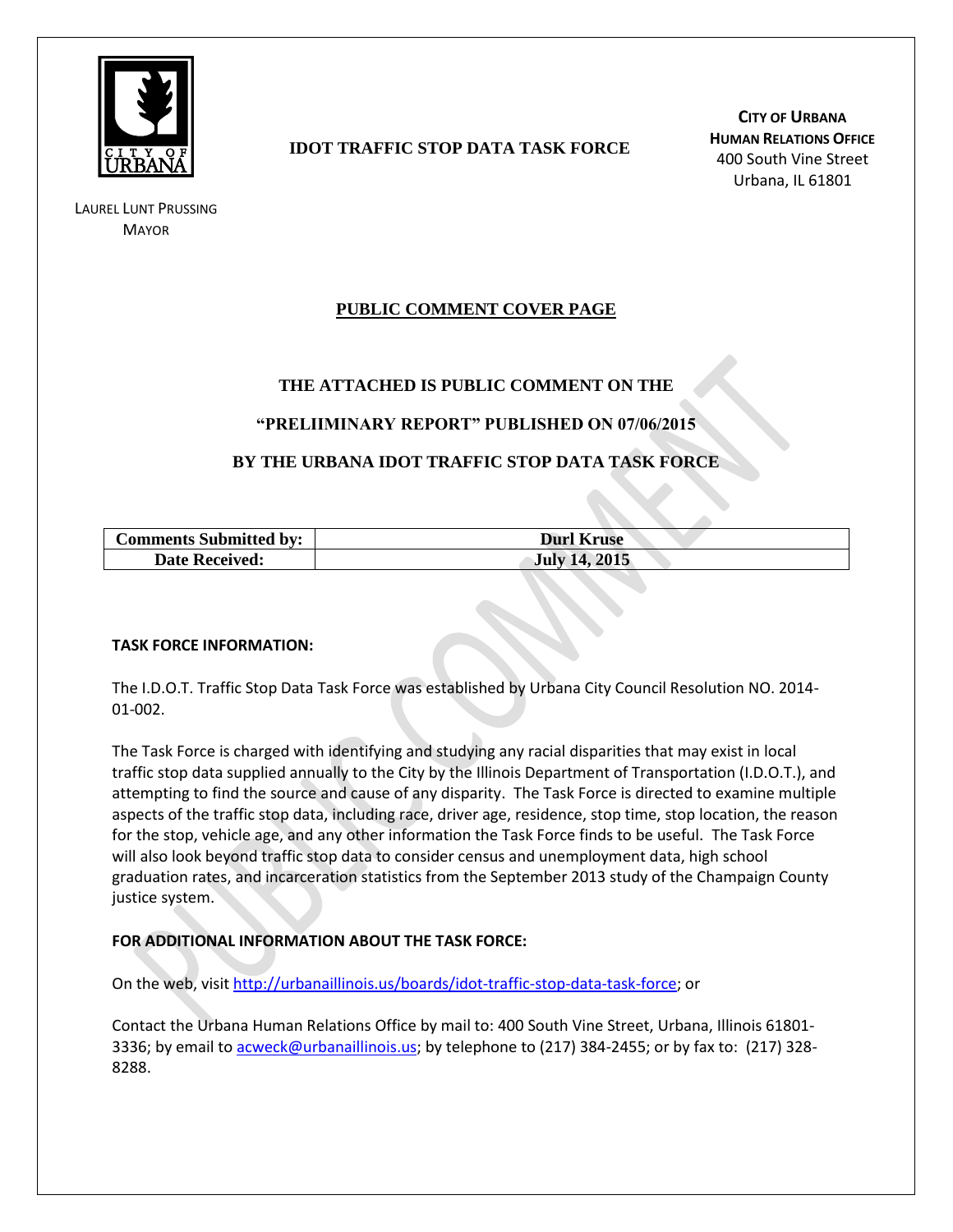**From:** Durl Kruse <iandurl@comcast.net> **Subject: Traffic Stop Searches Date:** July 13, 2015 at 3:41:24 PM CDT **To:** Pete Resnick [<resnick@episteme-software.com>](mailto:resnick@episteme-software.com), Eric Jakobsson [<councileric@gmail.com>](mailto:councileric@gmail.com), [ptesta2@illinois.edu,](mailto:ptesta2@illinois.edu) Patricia Avery [<patricicavery@gmail.com>](mailto:patricicavery@gmail.com), [nicole.andersoncobb@gmail.com,](mailto:nicole.andersoncobb@gmail.com) "Charles, Andrew" [<charleaj@urbanaillinois.us>](mailto:charleaj@urbanaillinois.us) **Cc:** "Rent, Todd" [<terent@urbanaillinois.us>](mailto:terent@urbanaillinois.us)

Hello,

I apologize for inundating you with emails the last two days.

As I was reading the 2014 State IDOT Report this weekend, I just encountered something new that has never been in previous annual reports. This year on page12 (copied below) Dr. Weiss included a reference to a recent study done by Professor Glaser regarding 2014 State Consent Searches and Hit Rates. I highlight Professor Glaser's summation in red. He concludes that this data pattern provides compelling evidence of racial profiling. The yellow bars, the outcomes of the searches, he asserts is the key to understanding what is occurring during traffic stop searches.

Having read this, I was curious what Urbana's IDOT Consent Search data as well as the traffic stop search data Paul Testa compiled would look like in this type of data format. They are attached below the state report.

+++++++++++++++++++++++++++++++++++++++++++++++++++++++++++++++++++++ +++++++++++++++++++++++++++++++++++++++++++++++++++++++++++++++++++++ +++++++

## FROM 2014 IDOT STATE REPORT PAGE 12

In Figure 12, we illustrate the relationship between driver race for the three largest categories and whether contraband was found. For example, white drivers were involved in 50% of all stops in which a consent search was performed, but 63% of the time contraband was found during a stop it was in a vehicle driven by a white driver. By contrast, Hispanic drivers were involved in 19% of consent searches but in only 14% of the cases in which contraband was found.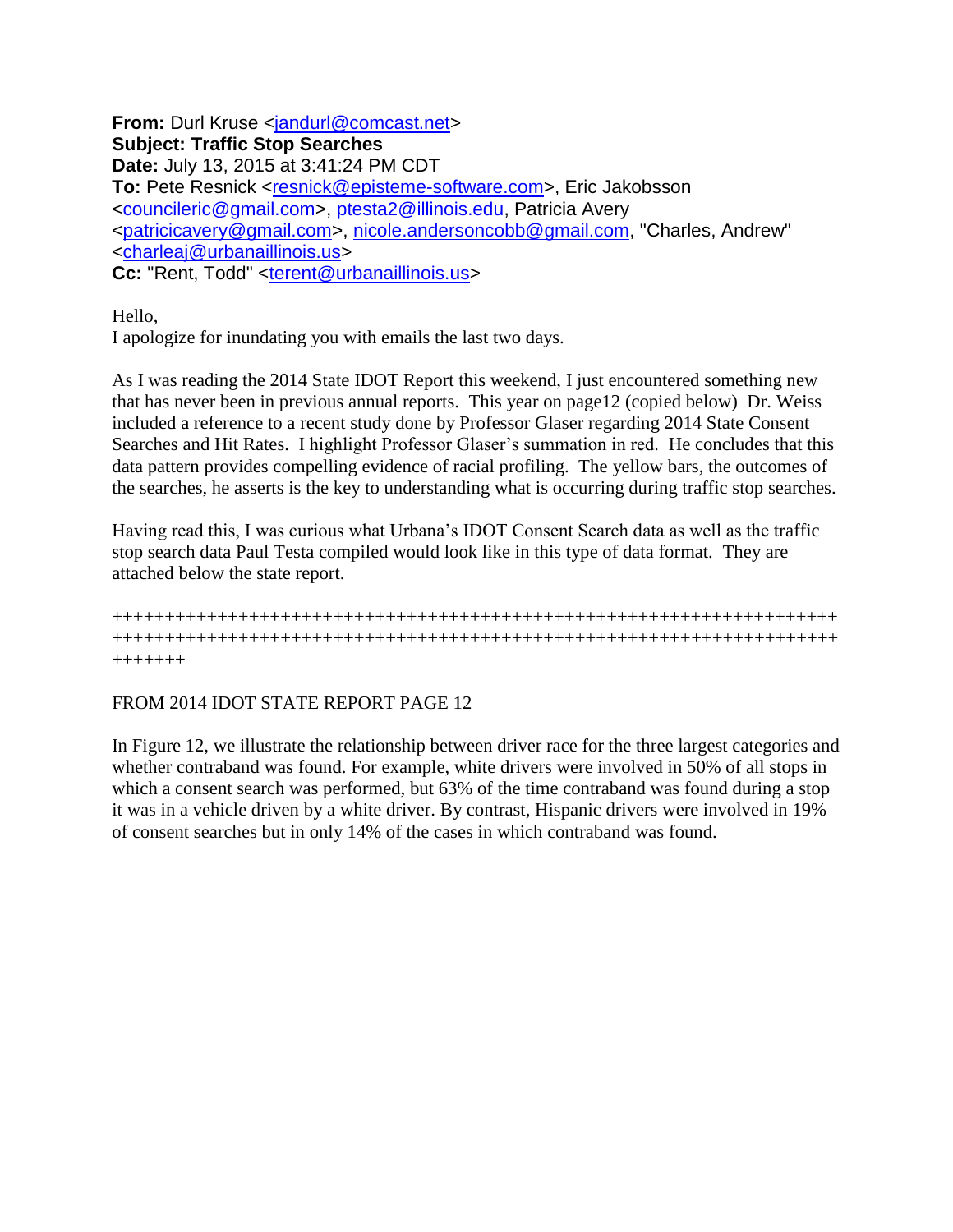**Figure 12 Searches and Hit Rates**

A recent study by a professor of public policy at the University of California, Berkeley sheds some light on the use of consent search data.<sup>9</sup>He argues that, "Disparities in consent searches do not represent incontrovertible evidence of profiling. Some officers may request consent even in the presence of probable cause, just to ensure the admissibility of evidence resulting from the search. This could explain some of the disparity, but not all." Professor Glaser, in examining data from the Illinois Traffic Stop Study, argues that, "...it is the outcome of those consent searches that offers the most compelling evidence of racial profiling." He suggests that the disproportional hit rates, "strongly indicate that in order for Whites in Illinois to be consent searched, they need to meet a higher threshold of suspicion."

<sup>9</sup> Glaser, Jack. (2015) Suspect Race: Causes and Consequences of Racial Profiling. New York: Oxford University Press.

As you can see Urbana's consent search and hit rates for WH and AA drivers almost align identically to the state report pattern for WH and AA drivers. If fact the disparity is even greater with AA drivers composing 49% of all consent searches in Urbana with only 27% of those searches resulting in a hit.

Next I took traffic stop search data from charts 32 and 40 from Paul Testa's analysis and placed them in the same format. Again there is a similar pattern, but also a significant difference. In this chart AA drivers make up 54% of all traffic stop searches in Urbana when they are only 16% of the driving public. Also the hit rate percentage is lower than the stop rate percentage for AA drivers which is just the opposite for WH drivers which reflects the pattern and concern highlighted by Professor Glaser.

The Task Force attempted to determine if racial profiling was occurring during Urbana traffic stops by using the "Veil of Darkness" analysis. The results were inconclusive, maybe, but maybe not in certain years and times of day. If Professor Glaser's assessment is valid, and there is no reason to believe it is not, the search data may serve as another or even better numerical tool to determining if racial profiling is occurring locally or not.

In any case, I believe the Task Force has a responsibility to also include this data and reference in its statistical analysis summary section of the main report. I understand why Paul would not have arrived at this conclusion. A statistician and public policy expert are two totally different fields. I don't think you can ignore Professor Glaser's professional opinion in your report.

Thank you, Durl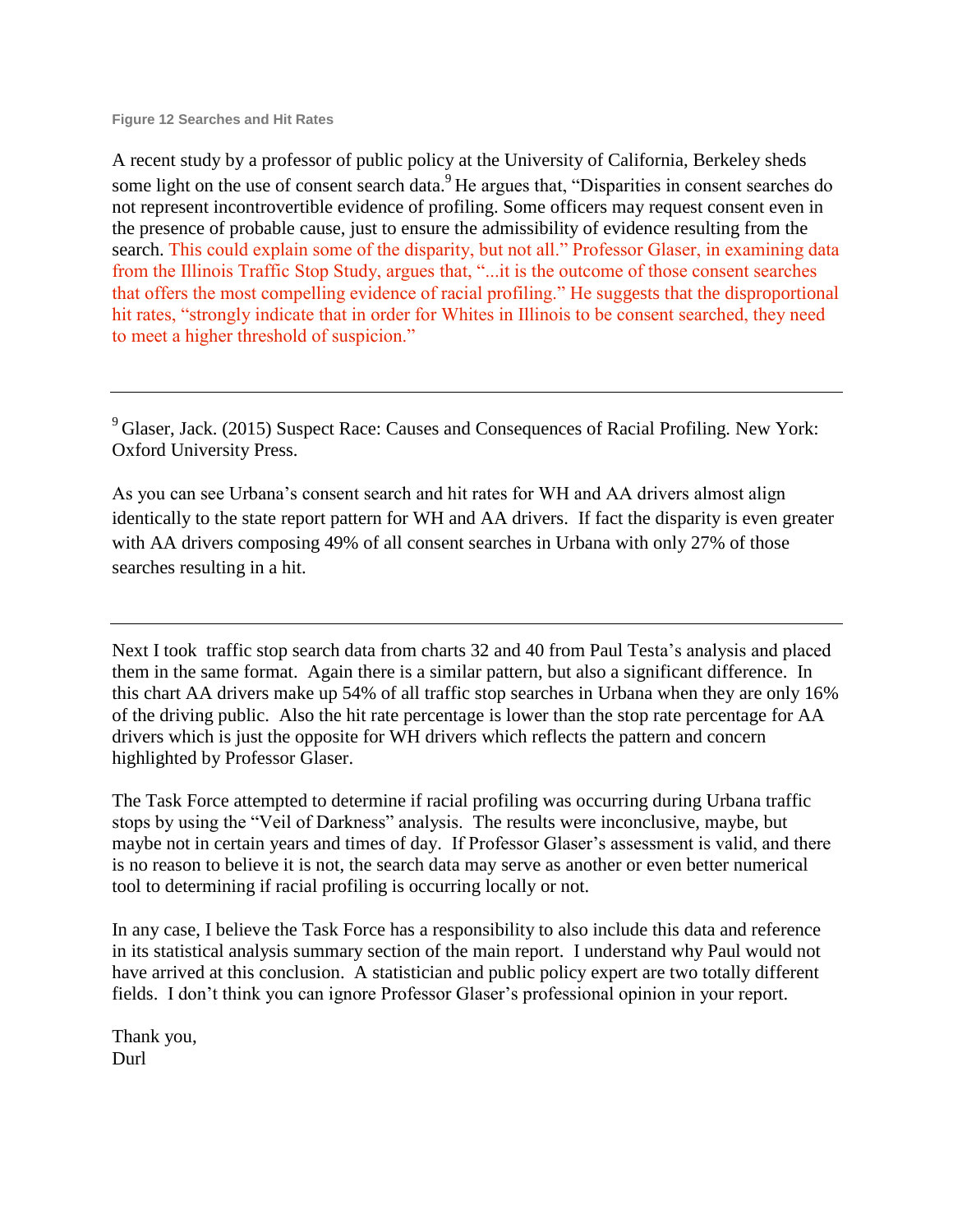# **Searches and Hit Rates**

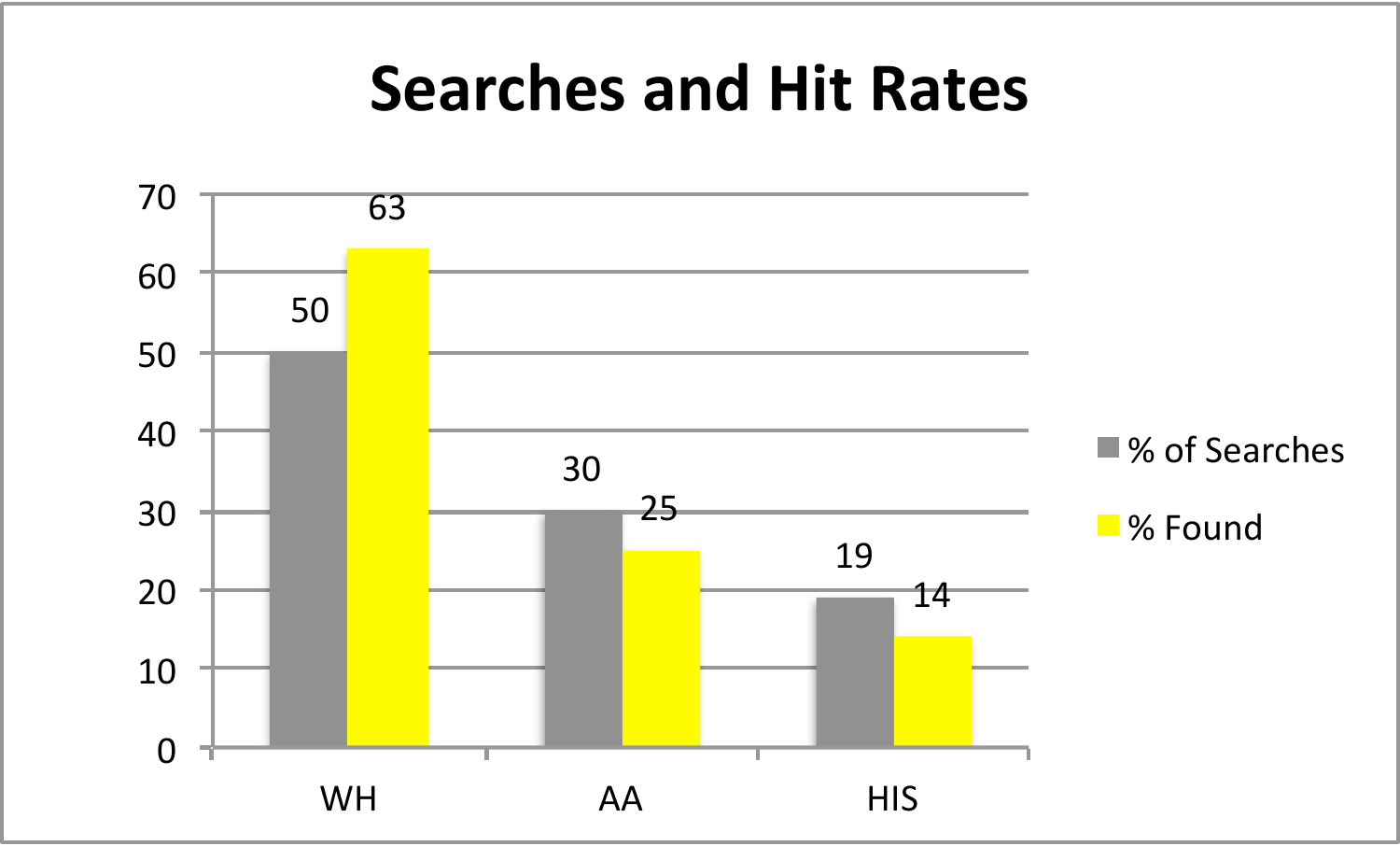# **UPD IDOT Consent Search & Hit Rates 2007 - 2014 (161 Searches Performed)**